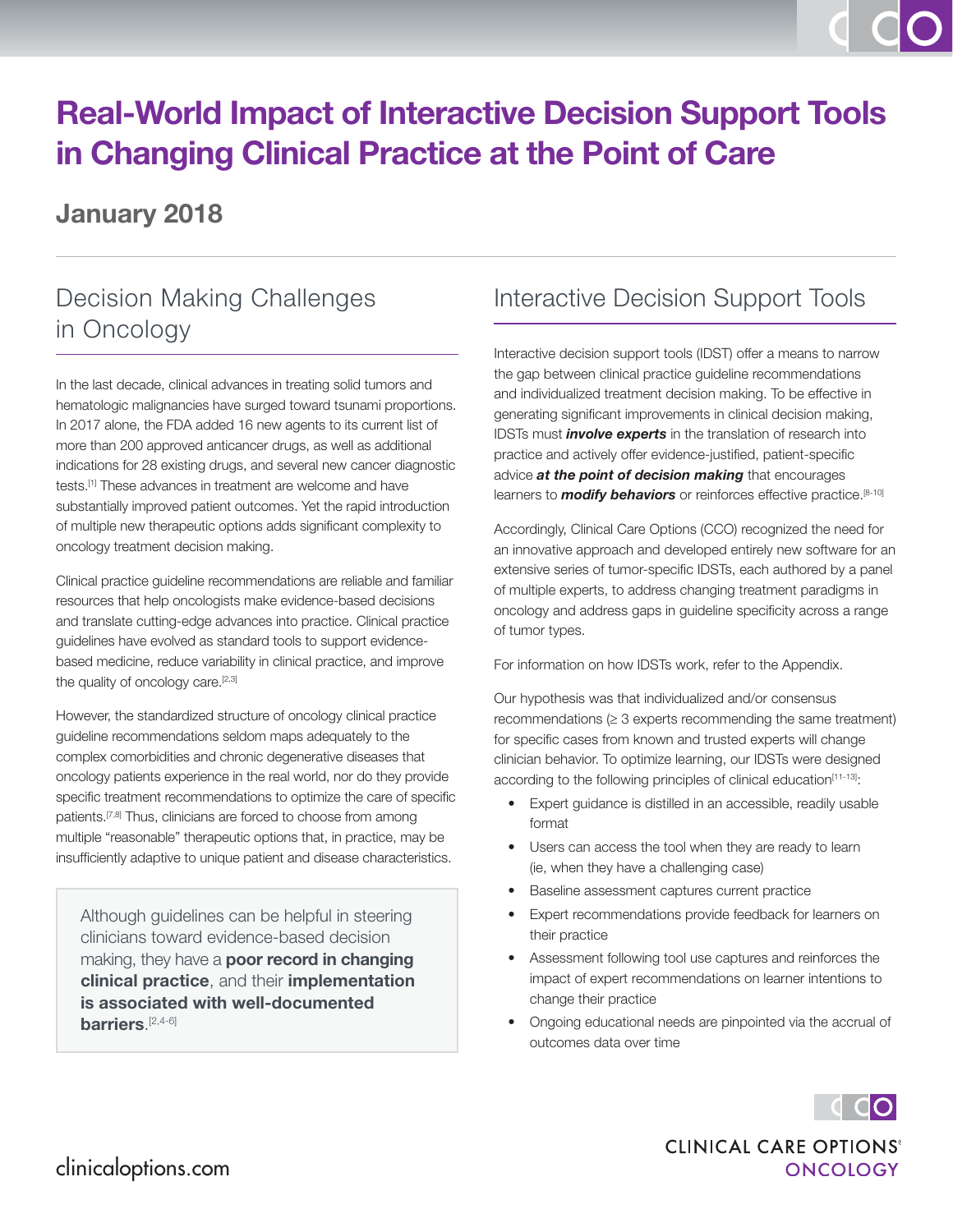## Optimizing Learning, Improving Clinical Practice

To further explore the utility of IDSTs as an educational resource, CCO conducted a meta-analysis of 21 IDSTs developed since 2013, each with treatment recommendations for thousands of case scenarios across multiple disease treatment settings. These 21 distinct IDSTs covered 10 different cancer diagnoses and issues and also included 21 individual outcome studies designed to measure their effectiveness and impact.

Users entered 28,567 specific patient cases into the IDSTs. These cases span 7124 unique scenarios across multiple tumor types and issues (Table).

Overall, when analyzing clinician confidence in their intended treatment, 12% reported uncertainty with how to optimally treat their patient. Across all disease treatment settings, 3473 patients were at risk for suboptimal treatment as a result.



We further examined 11,945 patient cases for which there was an expert consensus treatment recommendation  $(≥ 3$  experts recommended the same treatment). Clinicians' intended treatment for 47% of these cases differed from the expert consensus recommendation, again indicating that these patients ( $n = 5571$ ) were at risk for suboptimal treatment.



An important question is whether the use of IDSTs have an impact on actual clinical practice. As part of the IDST design, we captured tool impact and changes in learners' treatment planning intentions by offering an optional survey following each tool interaction. In almost one half of the cases (41%) across tools, clinicians reported that they changed their treatment plan for a specific case in response to the customized expert recommendations they received via the IDSTs.

In addition, tool survey data indicate that approximately 38% of clinicians have used the tools to get treatment advice on an actual patient in their practice vs 62% who used the IDSTs as an educational resource and entered a hypothetical patient. This finding underscores the power of IDSTs to support clinical decision making in real-world patient care.

In total, as many as 9044 patients (32%) were at risk for suboptimal treatment due to either clinician uncertainty or selection of suboptimal treatment.

### **Table. Details of Tools Included in Meta-analysis**

| <b>Tumor Type/Topic</b>             |                | No. of Tool Versions No. of Patient Scenarios Addressed No. of Patient Cases Entered |      |
|-------------------------------------|----------------|--------------------------------------------------------------------------------------|------|
| Lung cancer                         | 3              | 532                                                                                  | 3981 |
| <b>Kidney cancer</b>                | 2              | 972                                                                                  | 1992 |
| <b>Multiple myeloma</b>             | $\overline{4}$ | 1794                                                                                 | 4317 |
| Chronic lymphocytic leukemia        | 3              | 2134                                                                                 | 3101 |
| Immune-related adverse events       |                | 29                                                                                   | 3572 |
| Chronic myeloid leukemia            |                | 78                                                                                   | 722  |
| <b>Malignant melanoma</b>           |                | 90                                                                                   | 1446 |
| <b>Myeloproliferative neoplasms</b> |                | 26                                                                                   | 443  |
| <b>Breast cancer</b>                | 3              | 1040                                                                                 | 7082 |
| Non-Hodgkin lymphoma                | $\overline{2}$ | 429                                                                                  | 1911 |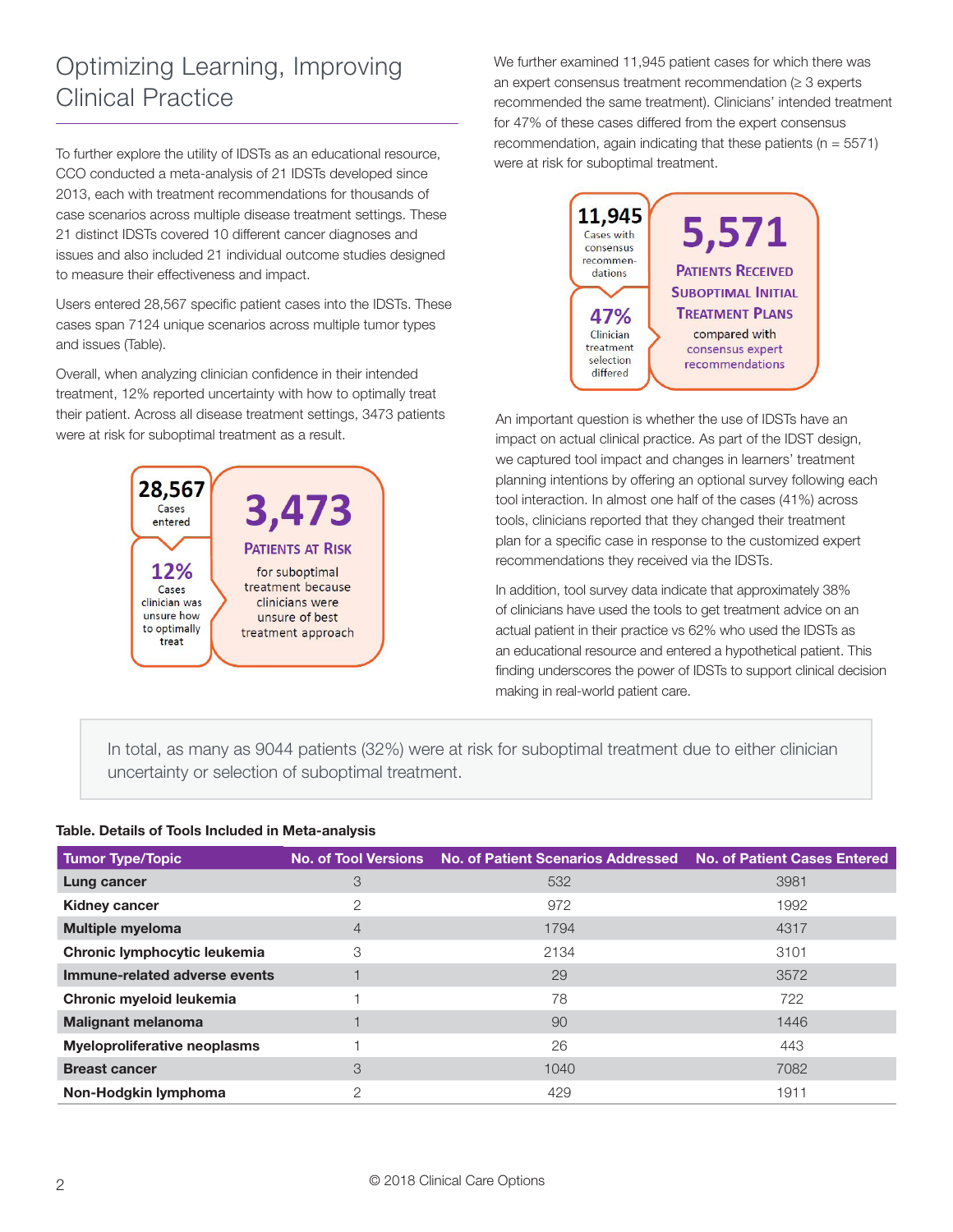### Benefits of IDSTs

Clinical decision making in oncology is a multifaceted process that demands attention to the specificities of both disease and patient characteristics. As oncology shifts toward value-based care, rapid learning systems based on systems biology (eg, genomics, proteomics), and healthcare systems data (eg, patient-reported outcomes),[14] clinical decision making will become increasingly complex. Guidelines can be difficult to apply to individual patients, particularly when there are 2 or more treatment options with similar levels of evidence. Therefore, clinicians will need access to tools and resources beyond guideline recommendations that enable them to navigate around gray clinical practice areas.[15-17]

Continuing medical education (CME) is uniquely poised to provide such navigation and reinforce evidence-based frontline decision making via IDSTs. Such tools are able to capture real-world clinical practice at *baseline* as a resource for identifying ongoing educational needs. Through IDSTs, known and trusted experts can provide customized, patient-specific clinical expertise on either real or hypothetical cases, at the point when clinicians are *ready to learn*. In turn, exposure to expert recommendations serves as *feedback* for learners, which, when delivered in a usable format, can strengthen the capacity of clinicians to select real-time, individualized treatment that is based on the optimal course of

### **References**

- 1. The American Society of Clinical Oncology. The State of Cancer Care in America, 2017: A Report by the American Society of Clinical Oncology. J Oncol Pract. 2017;13:e353-e394.
- 2. Francke AL, Smit MC, de Veer AJ, et al. Factors influencing the implementation of clinical guidelines for health care professionals: a systematic meta-review. BMC Med Inform Decis Mak. 2008;8:38.
- 3. Sacket DL, Richardson WS, Rosenberg W, et al. Evidence-based medicine: how to practice and teach EBM. Edinburgh, United Kingdom: Churchill Livingstone; 2000.
- 4. Cabana MD, Rand CS, Powe NR, et al. Why don't physicians follow clinical practice guidelines? A framework for improvement. JAMA. 1999;282:1458-65.
- 5. Brouwers MC, Makarski J, Garcia K, et al. A mixed methods approach to understand variation in lung cancer practice and the role of guidelines. Implement Sci. 2014;9:36.
- 6. Phillips LS, Branch WT, Cook CB, et al. Clinical inertia. Ann Intern Med. 2001;135:825-834.
- 7. Greenhalgh T, Howick J, Maskrey N. Evidence based medicine: a movement in crisis? *BMJ*. 2014;348:g3725.
- 8. Fox J, Patkar V, Chronakis I, et al. From practice guidelines to clinical decision support: closing the loop. J R Soc Med. 2009;102:464-473.
- 9. Veloski J, Boex JR, Grasberger MJ, et al. Systematic review of the literature on assessment, feedback and physicians' clinical performance: BEME Guide No. 7. Med Teach. 2006;28:117-128.
- 10. Cantillon P, Sargeant J. Giving feedback in clinical settings. BMJ. 2008;337:a1961.

action at a specific point in a patient's disease trajectory.[15] Such tools can also *reinforce* expert recommendations by assessing learner intentions to change their practice following interaction with the tool.

Analysis of CCO's IDSTs shows that although the intended practice of clinicians at baseline often varies from expert recommendations, interaction with the tool prompts the adoption of expertrecommended treatment strategies. Since 2013, *almost one third of learners have changed their planned treatment* for a specific patient for whom they sought expert advice.

### **Call to Action:**

CCO's scalable IDSTs have broad applicability across multiple disease states and global impact. They provide customized, patient-specific expert advice that support learning, influence real-time clinical decision making, and increase the number of clinicians who make optimal treatment decisions for patients. The CME community can use clinically relevant innovations—such as IDSTs—to improve educational programming in ways that change practice and affect patients.

- 11. Moulding NT, Silagy CA, Weller DP. A framework for effective management of change in clinical practice: dissemination and implementation of clinical practice guidelines. Qual Health Care. 1999;8:177-183.
- 12. Eva KW, Regehr G. Self-assessment in the health professions: a reformulation and research agenda. Acad Med. 2005;80(10 suppl): S46-S54.
- 13. Davis DA, Mazmanian PE, Fordis M, et al. Accuracy of physician self-assessment compared with observed measures of competence: a systematic review. JAMA. 2006;296:1094-1102.
- 14. Yu PP. Knowledge bases, clinical decision support systems, and rapid learning in oncology. J Oncol Pract. 2015;11:e206-e211.
- 15. Montgomery K. How doctors think: clinical judgement and the practice of medicine*.* Oxford, United Kingdom: Oxford University Press; 2006.
- 16. Llewelyn H, Ang HA, Lewis K, et al. Oxford handbook of clinical diagnosis. 3rd edition. Oxford, United Kingdom: Oxford University Press; 2014.
- 17. Chanchlani N, Godlee F. Educating tomorrow's doctors. BMJ. 2012;344:e3689.
- 18. Rosenthal KM, Huff CA, Kumar SK, et al. Evolving treatment patterns of healthcare providers (HCPs) and multiple myeloma experts from 2013-2017: analysis of an annually updated online treatment decision tool. Blood. 2017;130:3393.
- 19. Obholz KL, Rosenthal KM, O'Regan RM, et al. Consensus and disagreement between experts and community practitioners asked to make therapeutic recommendations for early breast cancer (EBC). Cancer Res. 2016;76(4 suppl). Abstract P5-09-04.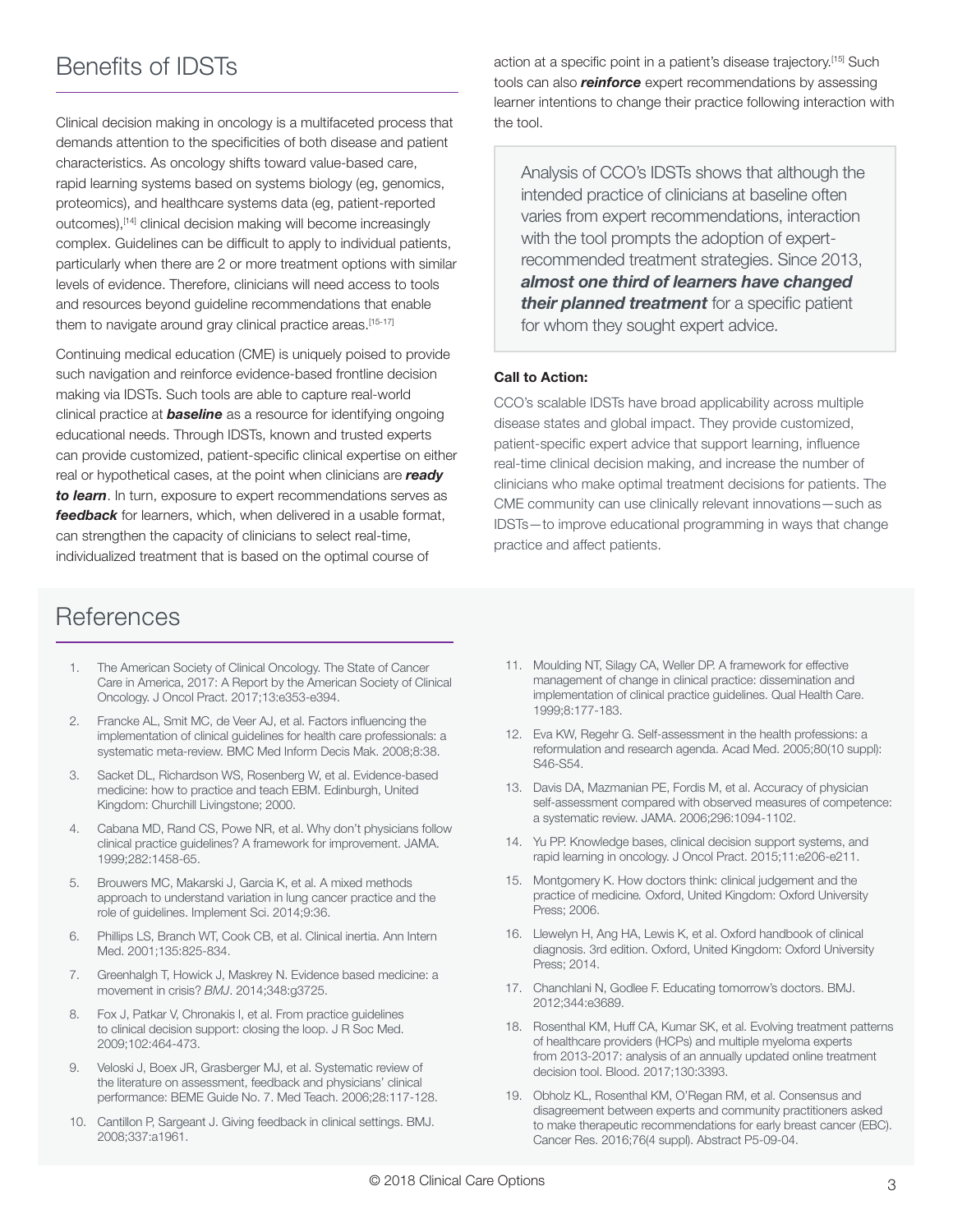## APPENDIX

## How IDSTs Work: CCO Decision Support Tools in Practice

For each tumor-specific IDST, learners enter a myriad of information about their planned treatment for one patient via a drop-down menu (Figure 1) and specify whether the case they have entered is hypothetical (ie, as a foundation for learning) or an actual patient in their practice.

A group of experts—we recommend 5 in each IDST group to promote consensus—supplies data points that map to all possible patient permutations for that tumor type (eg, age, performance status, prior treatment). For each specific tumor area or topic, experts also provide a single treatment recommendation for each case entered into the tool, rather than multiple "reasonable" options as presented in guideline recommendations (Figure 1).

After learners have entered the details of their patient case, they receive a custom report showing exactly how experts would treat that patient. Subsequently, learners can opt to complete a survey that asks if the expert recommendations changed their planned treatment for that patient. Structured query language is

used to extract participation and outcomes data, and standard data analysis techniques are used to evaluate individual program metrics, such as number of cases entered, whether cases represent real or hypothetical patients, and learner-reported impact on practice.

## Capturing Practice Discrepancies at Baseline

Across IDSTs, 12% of users indicate uncertainty about their treatment planning approach at baseline, and wide gaps are also evident between the intended treatment of healthcare providers (HCPs) and expert recommendations. A 2017 analysis of 2 annually updated multiple myeloma IDSTs illustrates the extent of these gaps in the context of induction therapy for patients with specific comorbidities.<sup>[18]</sup> For instance, experts recommended bortezomib/lenalidomede/dexamethasone (VRd) for 87% of patient cases with cardiac dysfunction compared with 41% of HCPs, whereas in cases involving peripheral neuropathy, experts recommended carfilzomib/lenalidomide/dexamethasone (KRd) in 60% of cases vs 10% of HCPs (Figure 2).